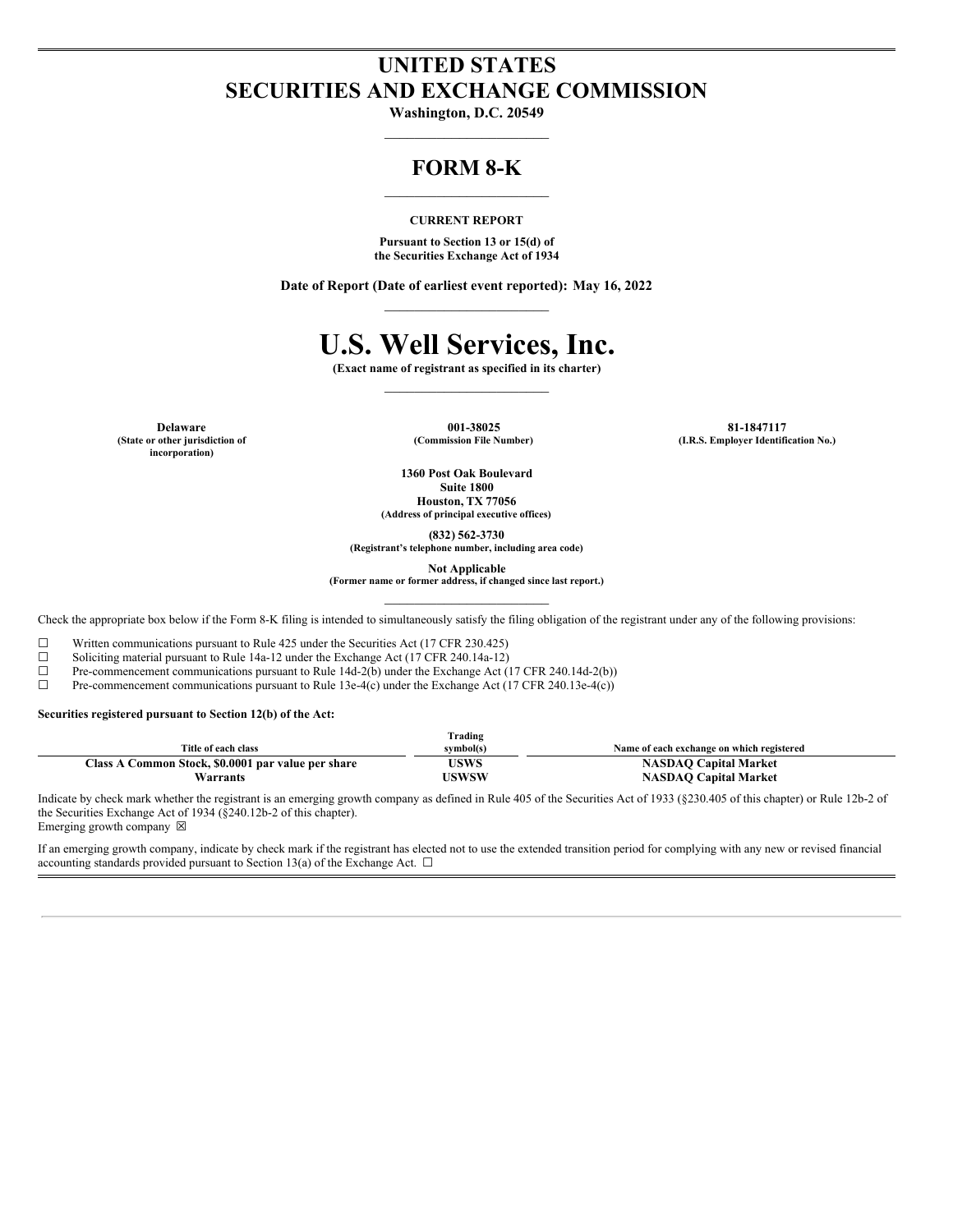#### **ITEM 2.02 RESULTS OF OPERATIONS AND FINANCIAL CONDITION**

The following information is furnished pursuant to Regulation FD.

On May 16, 2022, U.S. Well Services, Inc., issued a press release announcing financial results for the first quarter ended March 31, 2022 and a conference call in connection therewith. A copy of the release is furnished herewith as Exhibit 99.1, and incorporated herein by reference. Such exhibit (i) is furnished pursuant to Item 2.02 of Form 8-K, (ii) is not to be considered "filed" under the Securities Exchange Act of 1934, as amended (the "Exchange Act") and (iii) shall not be incorporated by reference into any previous or future filings made by or to be made by the Company with the Securities and Exchange Commission under the Securities Act of 1933, as amended (the "Securities Act"), or the Exchange Act.

#### **ITEM 9.01 FINANCIAL STATEMENTS AND EXHIBITS**

# **(d) Exhibits.**

| <b>Exhibit No Description</b> |                                                                                                              |
|-------------------------------|--------------------------------------------------------------------------------------------------------------|
| 99.1                          | Press Release dated May 16, 2022 announcing the earnings results for the first quarter ended March 31, 2022. |
| 104                           | Cover Page Interactive Data File - the cover page iXBRL tags are embedded within the Inline XBRL document    |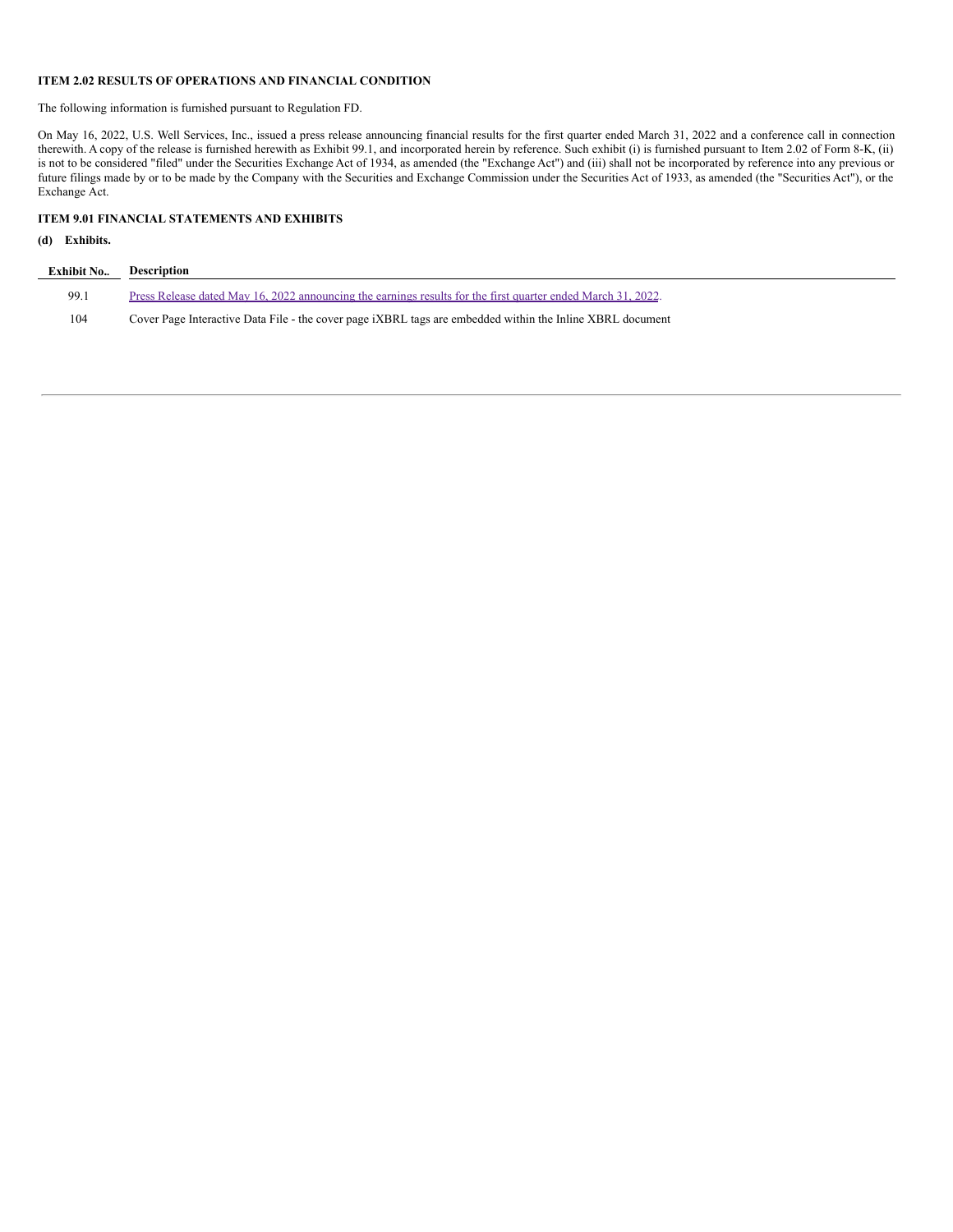# **SIGNATURES**

Pursuant to the requirements of the Securities Exchange Act of 1934, the registrant has duly caused this report to be signed on its behalf by the undersigned hereunto duly authorized.

# **U.S. Well Services, Inc.**

Dated: May 16, 2022 By: /s/ Josh Shapiro Shapiro Shapiro Shapiro Shapiro Shapiro Shapiro Shapiro Shapiro Shapiro Shapiro Shapiro Shapiro Shapiro Shapiro Shapiro Shapiro Shapiro Shapiro Shapiro Shapiro Shapiro Shapiro Shapi

Name: Josh Shapiro Title: Chief Financial Officer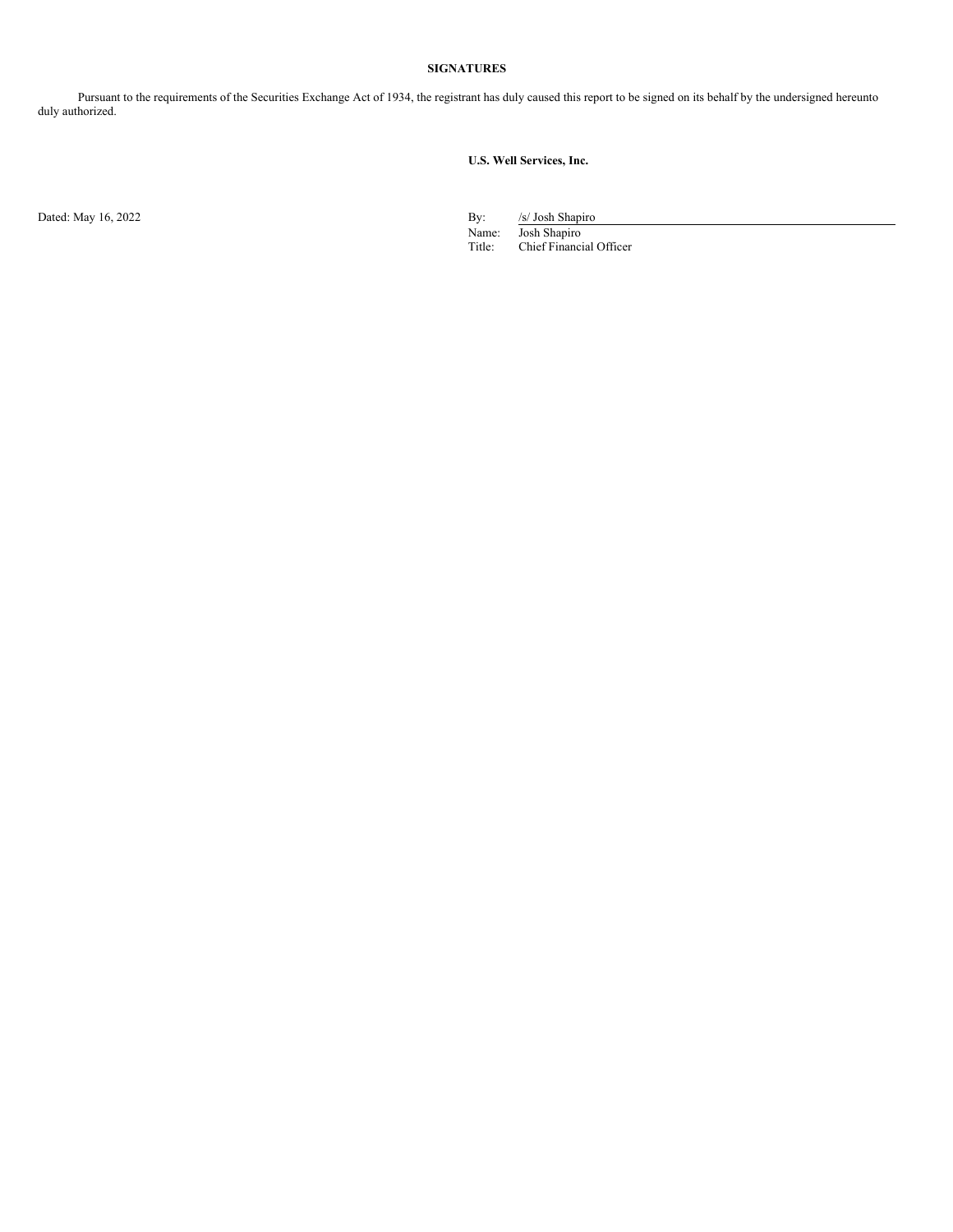



Contacts: **U.S. Well Services** Josh Shapiro, Senior Vice President and CFO (832) 562-3730

IR@uswellservices.com

Dennard Lascar Investor Relations Zach Vaughan (713) 529-6600 USWS@dennardlascar.com

# **U.S. Well Services Announces First Quarter 2022 Financial and Operational Results**

HOUSTON – May 16, 2022 – U.S. Well Services, Inc. (the "Company", "USWS," "U.S. Well Services" or "we") (NASDAQ: USWS) today reported first quarter 2022 financial and operational results.

# **First Quarter 2022 Highlights**

- Completed \$21.5 million Term C Loan financing transaction as well as \$25.0 million Registered Direct Offering of common equity and warrants
- Reduced Term A Loan and Term B Loan (collectively the "Senior Secured Term Loan") borrowings below \$103 million, securing 1.0% cash interest and 4.125% PIK interest for remainder of 2022
- Initiated operations in the Rockies out of the Company's new Vernal, Utah facility
- Averaged 4.4 fully-utilized fleets compared to 4.1 fully-utilized fleets during the fourth quarter of 2021
- Total revenue of \$41.2 million compared to \$38.9 million in the fourth quarter of 2021
- Net loss attributable to the Company of \$25.7 million compared to net loss of \$22.7 million in the fourth quarter of 2021
- Adjusted EBITDA<sup>(1)</sup> of  $$(3.5)$  million compared to  $$(7.9)$  million in the fourth quarter of 2021
- Reported annualized Adjusted EBITDA per fully-utilized fleet of \$(3.2) million compared to \$(7.8) million for the fourth quarter of 2021 (2)
- Total liquidity, consisting of cash, restricted cash and availability under the Company's asset-backed revolving credit facility, was \$49.6 million as of March 31, 2022
- (1) Each of Adjusted EBITDA and Adjusted EBITDA margin is a Non-GAAP financial measure. Please read "Non-GAAP Financial Measures."
- (2) Adjusted EBITDA per fully-utilized fleet equivalent is defined as Adjusted EBITDA divided by the product of average active fleets during the quarter and the utilization rate for active fleets during the quarter.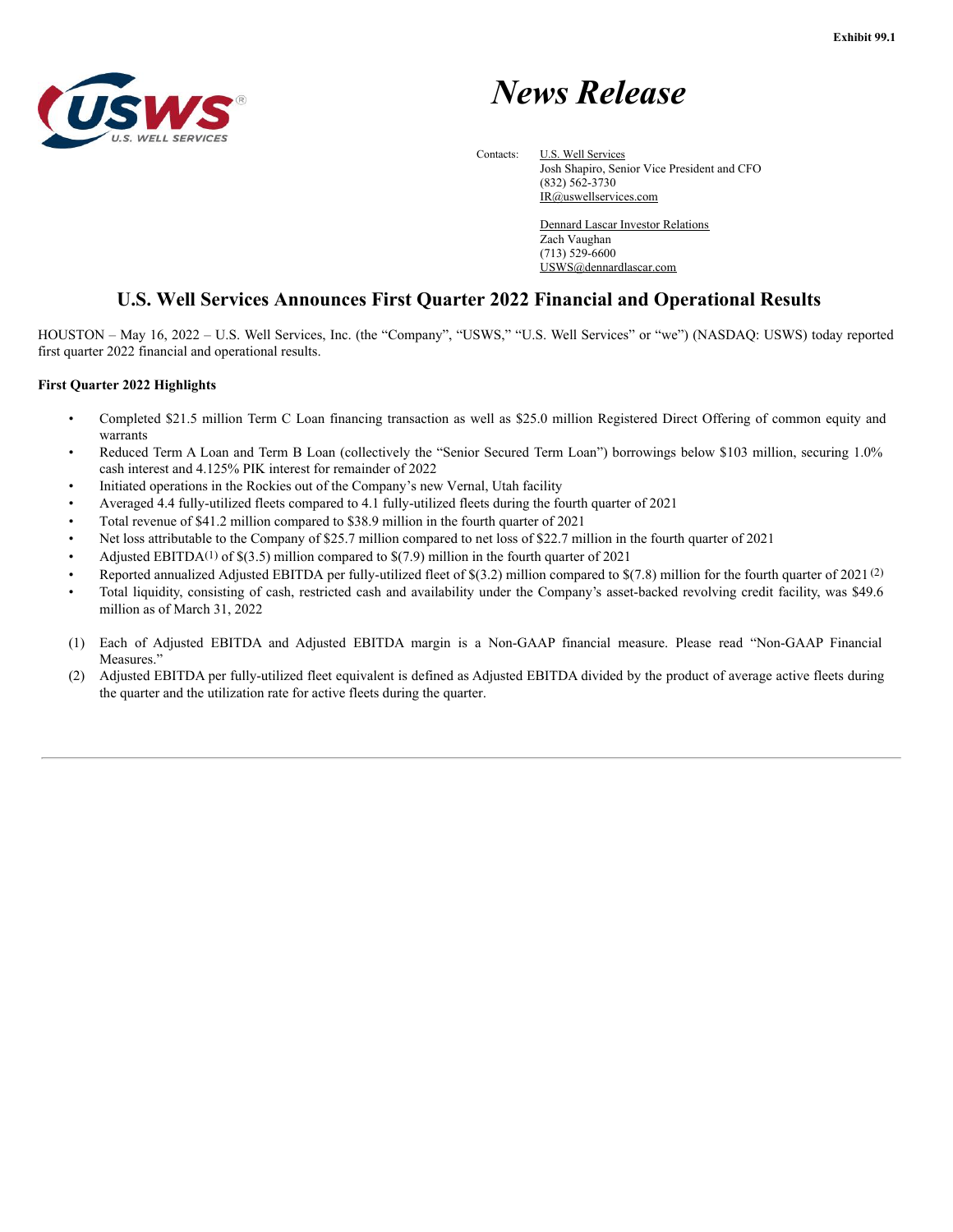"Despite the challenges we continued to face throughout much of the first quarter of 2022, I am proud of what our team accomplished," commented Kyle O'Neill, the Company's President and CEO. "During the quarter, we began repositioning our fleet to work under new long-term contracts. We also worked with several customers to restructure contracts allowing USWS to benefit from increasing activity levels and dampen the impact of inflationary pressures on our business. On the financing side, we reduced our Senior Secured Term Loan borrowings below \$103.0 million, allowing the Company to take advantage of 1.0% cash interest rates through the remainder of 2022, and also completed several strategic capital raising transactions to help fund capital expenditures related to our four newbuild Nyx Clean Fleets® on order."

"Although our ongoing transition away from the conventional pressure pumping market has presented certain difficulties, I believe USWS has turned the corner, and that the Company should begin to demonstrate its ability to capitalize on improving market fundamentals. As diesel prices reach all-time highs, the economic value proposition of our Clean Fleet® technology is stronger than ever. We look forward to delivering industry leading fuel cost savings, emissions reductions and HSE performance for our customers as we continue to execute the transformation of U.S. Well Services."

#### **Outlook**

During the first quarter of 2022, industry activity accelerated meaningfully, driven by increasing commodity prices and continued tightening in the supply of available hydraulic fracturing fleets. The emergence of significant geopolitical risk following Russia's invasion of Ukraine led to a sharp rise in both crude oil and natural gas prices. Demand for pressure pumping services grew rapidly in response; however, the market currently lacks sufficient spare capacity to fully accommodate demand. As a result, we have seen substantial improvements in prevailing market prices for service and equipment. During the first quarter of 2022, U.S. Well Services commenced work with two fleets under new contracts, deployed an additional fleet under a dedicated pricing agreement, and successfully restructured commercial agreements to better reflect current market pricing.

While we are encouraged by these trends, the Company believes that significant operational challenges will persist throughout the remainder of 2022. Shortages of experienced personnel and critical materials, coupled with inflation across multiple areas of the supply chain will continue to impact activity and profitability levels. U.S. Well Services is aggressively working to attract and retain the best talent in the industry, and is partnering with suppliers to ensure appropriate management of costs and lead-times for key items.

The Company expects to deploy its first newbuild Nyx Clean Fleet® in the second quarter of 2022 and anticipates taking delivery of its next three newbuild Nyx Clean Fleets® by mid Q4 2022. We expect to average 6 to 7 active fleets for Q2 2022.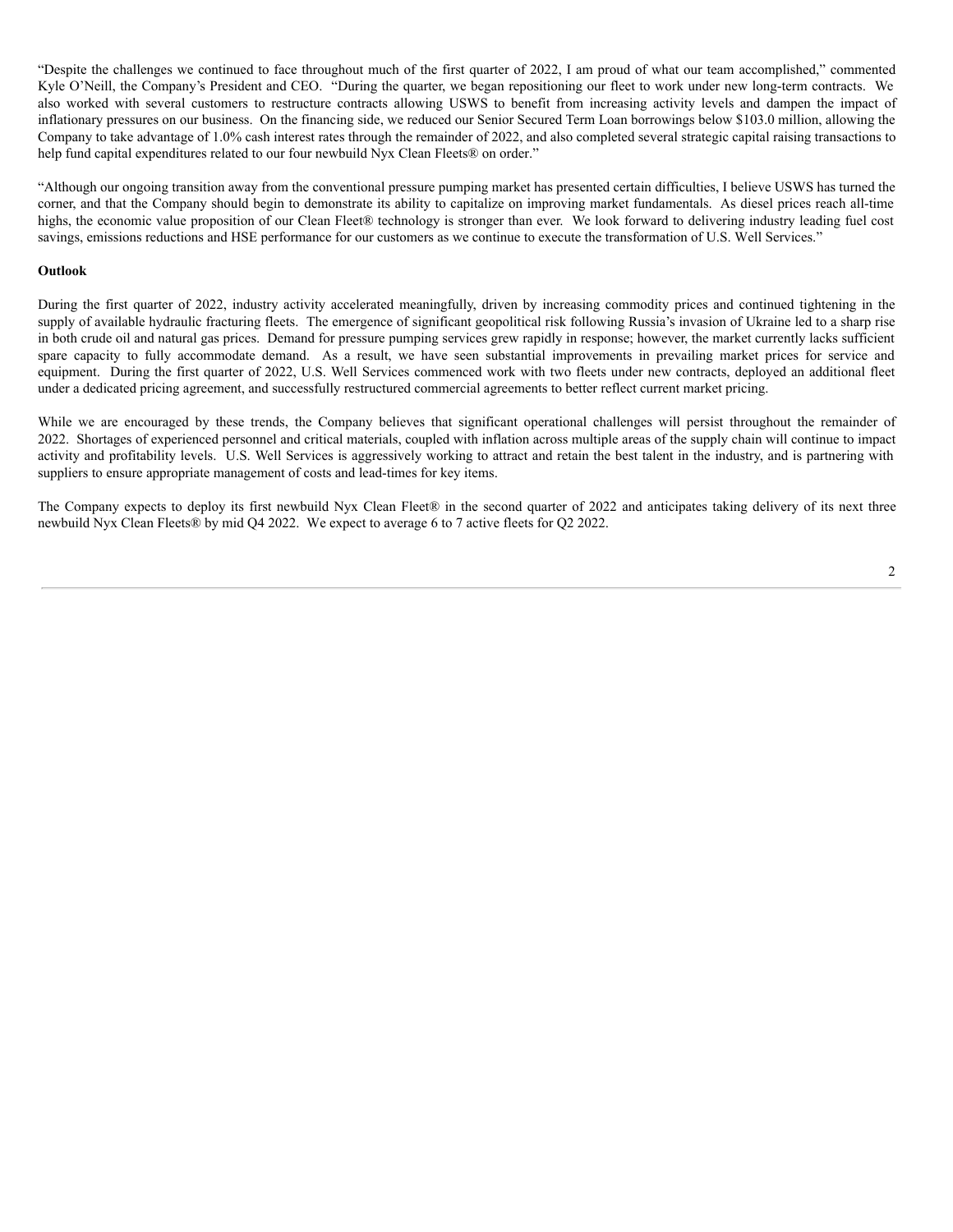#### **First Quarter 2022 Financial Summary**

Revenue for the first quarter of 2022 increased 6% to \$41.2 million versus \$38.9 million in the fourth quarter of 2021, driven by an increase in activity levels and improved pricing. U.S. Well Services averaged 4.7 active fleets during the quarter, as compared to 5.0 for the fourth quarter of 2021. Utilization of the Company's active fleets averaged 94% during the first quarter of 2022, resulting in a fully-utilized equivalent of 4.4 fleets. This compares to 82% utilization and a fully-utilized equivalent of 4.1 fleets for the fourth quarter of 2021.

Costs of services, excluding depreciation and amortization, for the first quarter of 2022 decreased to \$40.7 million from \$41.4 million during the fourth quarter of 2021, driven by lower personnel and trucking costs, as well as reduced costs for consumables such as sand and chemicals due to customer selfsourcing. These cost reductions were partially offset by higher costs related to power generation rental services.

Selling, general and administrative expense ("SG&A") increased to \$8.4 million in the first quarter of 2022 from \$6.8 million in the fourth quarter of 2021. Excluding stock-based compensation, SG&A in the first quarter of 2022 was \$6.6 million compared to \$5.0 million in the fourth quarter of 2021. This sequential increase was primarily attributable to an increase in personnel costs and professional fees.

Net loss attributable to the Company increased sequentially to \$25.7 million in the first quarter of 2022 from \$22.7 million in the fourth quarter of 2021. Adjusted EBITDA increased to \$(3.5) million in the first quarter of 2022 from \$(7.9) million in the fourth quarter of 2021. Annualized Adjusted EBITDA per fully-utilized fleet for the first quarter of 2022 was \$(3.2) million.(1)

## **Operational Highlights**

U.S. Well Services exited the first quarter of 2022 with six active frac fleets, which includes all five of our Clean Fleets® as well as one legacy diesel fleet that was temporarily deployed to bridge a customer's service needs until a newbuild Nyx Clean Fleet® can be delivered. Four fleets were working in the Appalachian Basin, one fleet was in the Permian Basin and one fleet was working in the Rockies.

# **Balance Sheet and Capital Spending**

As of March 31, 2022, total liquidity was \$49.6 million, consisting of \$41.1 million of cash and restricted cash on the Company's balance sheet and \$8.5 million of availability under the Company's asset-backed revolving credit facility, and net debt was \$243.4 million.

Maintenance capital expenditures, on an accrual basis, were \$2.0 million for the first quarter of 2022. Growth capital expenditures, on an accrual basis, were \$10.3 million for the first quarter of 2022. The Company expects to incur an additional \$95 to \$115 million of growth capital expenditures related to the buildout of its newbuild Nyx Clean Fleets® during the remainder of 2022.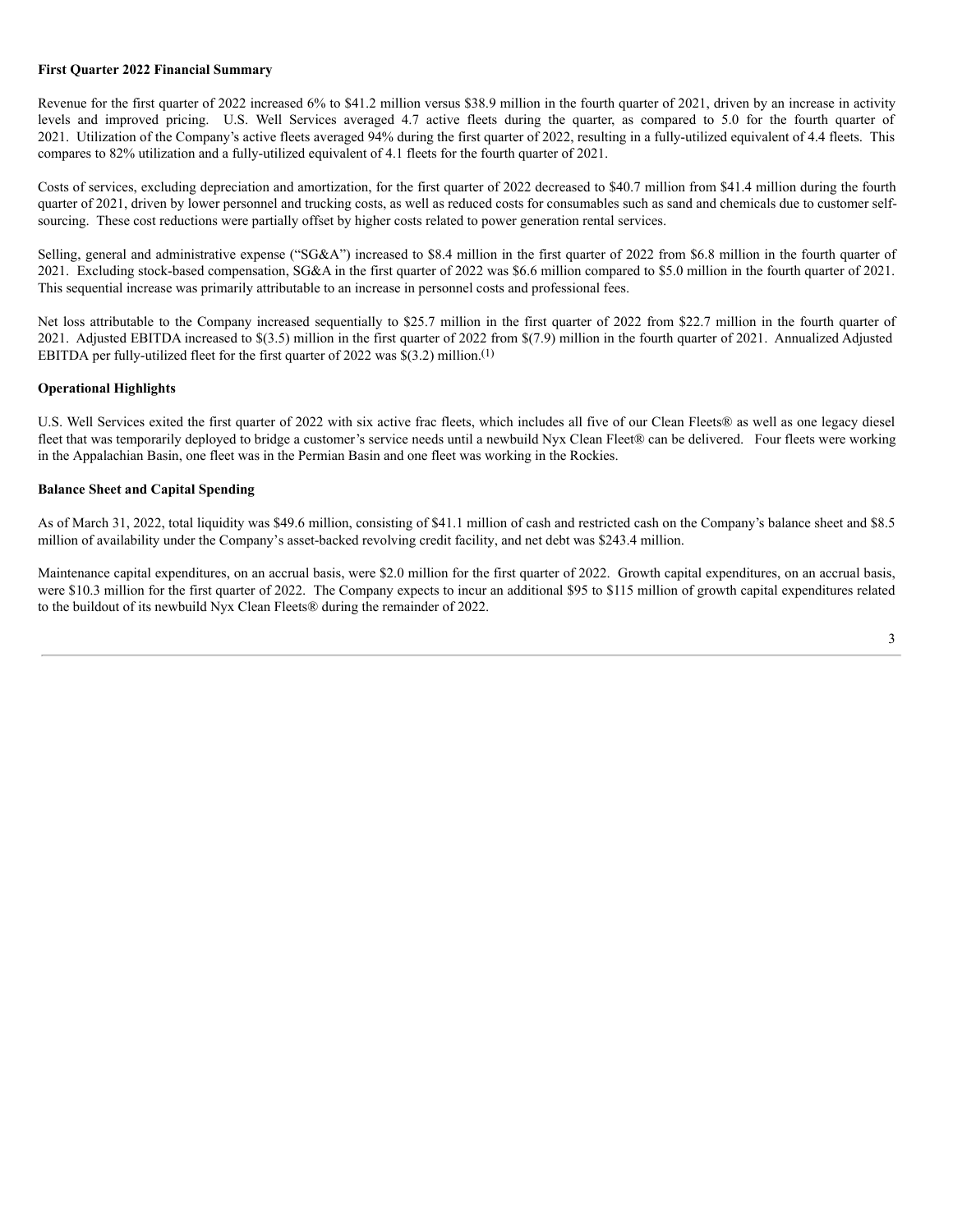## **Conference Call Information**

The Company will host a conference call at 10:00 am Central / 11:00 am Eastern Time on Monday, May 16, 2022 to discuss financial and operating results for the first quarter of 2022 and recent developments. This call will also be webcast and an investor presentation will be available on U.S. Well Services' website at https://ir.uswellservices.com/news-events/ir-calendar. To access the conference call, please dial 201-389-0872 and ask for the U.S. Well Services call at least 10 minutes prior to the start time or listen to the call live over the Internet by logging on to the Company's website from the link above. A telephonic replay of the conference call will be available through May 23, 2022 and may be accessed by calling 201-612-7415 using passcode 13729640#. A webcast archive will also be available at the link above shortly after the call and will be accessible for approximately 90 days.

#### **About U.S. Well Services, Inc.**

U.S. Well Services, Inc. is a leading provider of pressure pumping services and a market leader in electric pressure pumping. The Company's patented electric pressure pumping technology provides one of the first fully electric, mobile well stimulation systems powered by locally supplied natural gas including field gas sourced directly from the wellhead. The Company's electric pressure pumping technology dramatically decreases emissions, sound pollution and truck traffic while generating exceptional operational efficiencies including significant customer fuel cost savings versus conventional diesel fleets. For more information visit: www.uswellservices.com. The information on our website is not part of this release.

#### **Forward Looking Statements**

The information above includes "forward-looking statements" within the meaning of Section 27A of the Securities Act of 1933, as amended, and Section 21E of the Securities Exchange Act of 1934, as amended. All statements, other than statements of historical facts, included herein, including among other things, industry activity levels and pricing for the Company's services, anticipated delivery dates for the Company's Nyx Clean Fleets®, availability under the Company's credit facilities, availability of workable equipment, experienced crews, and materials used in pressure pumping operations, the Company's financial position and prospects and liquidity, the Company's ability to identify, evaluate and complete any capital markets or strategic alternative, the Company's business strategy and objectives for future operations, results of discussions with potential customers, potential new contract opportunities and planned construction, the potential term of existing customer contracts, deployment and operation of fleets, are forwardlooking statements. These forward-looking statements may be identified by their use of terms and phrases such as "may," "expect," "believe," "intend," "estimate," "project," "plan," "anticipate," "will," "should," "could," and similar terms and phrases. Although the Company believes that the expectations reflected in these forward-looking statements are reasonable, they do involve certain assumptions, risks and uncertainties. These forward-looking statements represent the Company's current expectations or beliefs concerning future events, and it is possible that the results described in this release will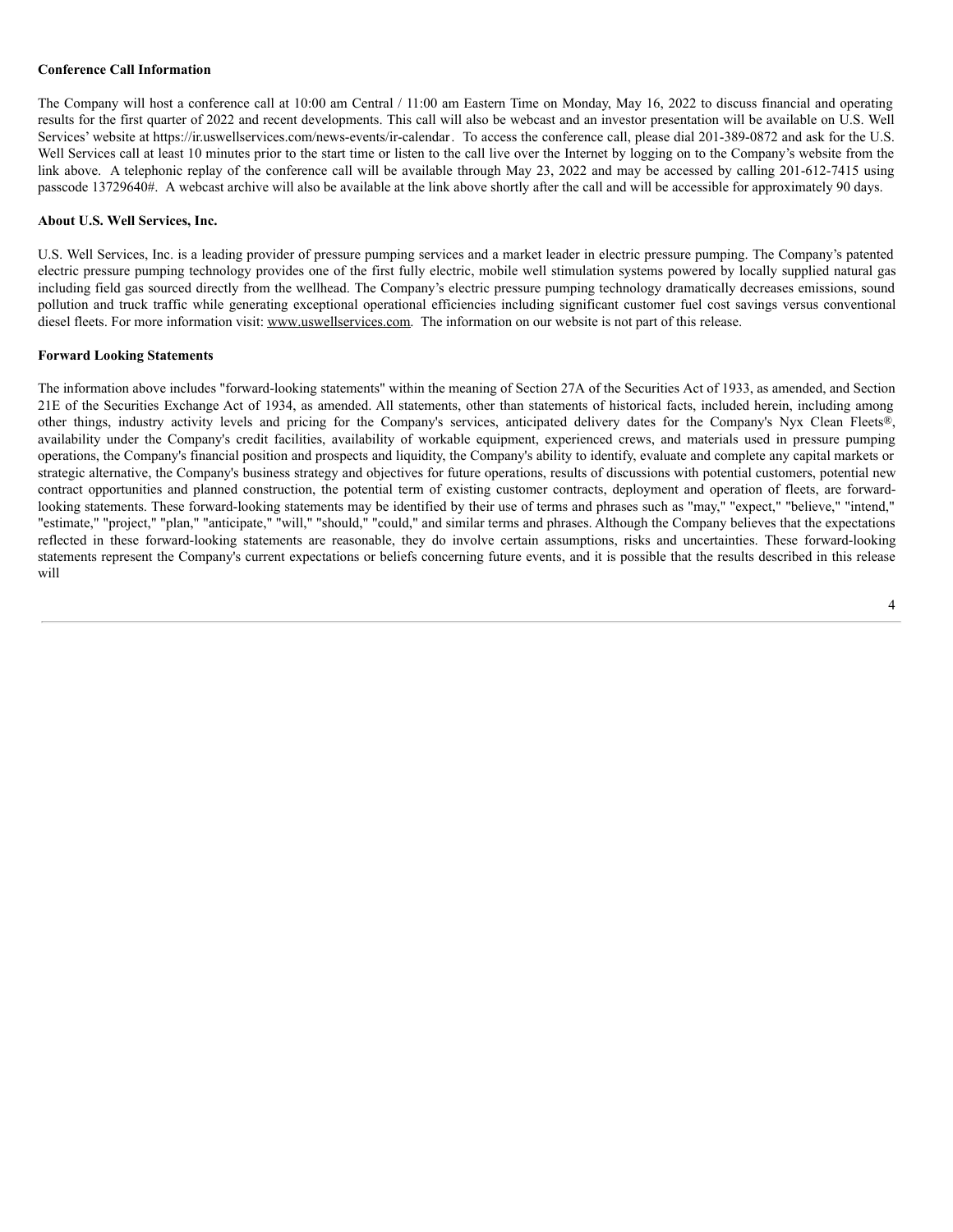<span id="page-7-0"></span>not be achieved. These forward-looking statements are subject to certain risks, including the impact of our transition from the diesel pressure pumping market on our liquidity and our ability to generate revenues and service our outstanding indebtedness for a period of time, the impact of epidemics, pandemics or other major public health issues, such as the COVID-19 coronavirus, the conflict between Russia and Ukraine and its potential impacts on global crude oil markets and our business, as well as the other risks, uncertainties and assumptions identified in this release or as disclosed from time to time in the Company's filings with the Securities and Exchange Commission (the "SEC"). Factors that could cause actual results to differ from the Company's expectations include changes in market conditions and other factors described in the Company's public disclosures and filings with the SEC, including those described under "Risk Factors" in its most recent annual report on Form 10-K and in its subsequently filed quarterly reports on Form 10- Q. As a result of these factors, actual results may differ materially from those indicated or implied by forward-looking statements.

Any forward-looking statement speaks only as of the date on which it is made, and, except as required by law, the Company does not undertake any obligation to update or revise any forward-looking statement, whether as a result of new information, future events or otherwise. New factors emerge from time to time, and it is not possible for us to predict all such factors.

- Tables to Follow -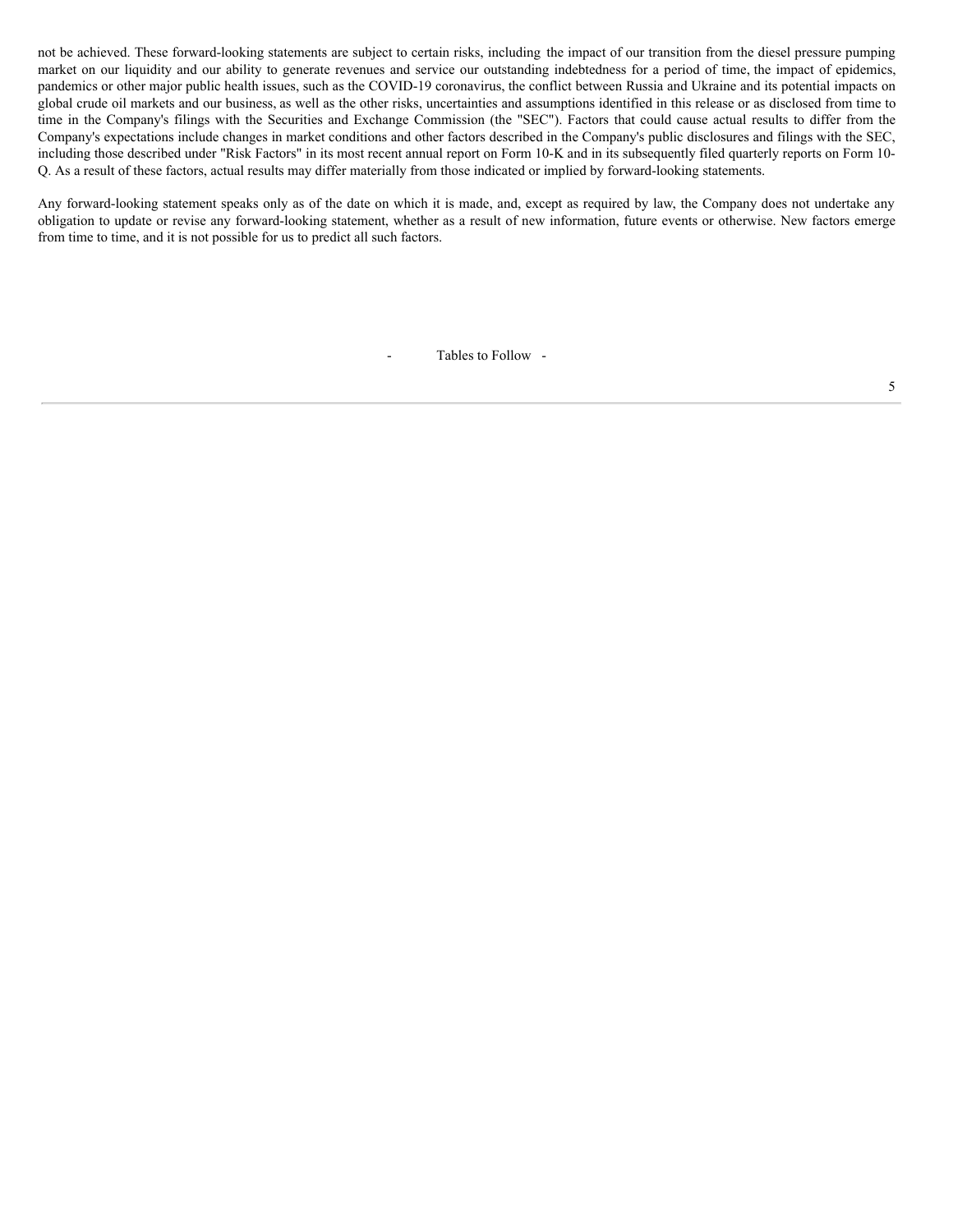#### **U.S. WELL SERVICES, INC. CONDENSED CONSOLIDATED STATEMENTS OF OPERATIONS**

*(in thousands, except for active fleets and per share amounts)*

*(unaudited)*

| December 31,<br>March 31,<br>2022<br>2021<br>2021<br><b>Statement of Operations Data:</b><br>\$<br>$\mathbb{S}$<br>41,150<br>76,258<br>S<br>38,929<br>Cost of services (excluding depreciation and<br>40,723<br>62,631<br>41,366<br>amortization)<br>Depreciation and amortization<br>5,700<br>7,522<br>11,106<br>Selling, general and administrative expenses<br>6,832<br>8,372<br>7,390<br>Loss (gain) on disposal of assets<br>3,056<br>2,436<br>(11,786)<br>(7,305)<br>(16,701)<br>(5,005)<br>Interest expense, net<br>(6,183)<br>(7,968)<br>(9,220)<br>Change in fair value of warrant liabilities<br>(746)<br>(7,151)<br>3,083<br>Loss on extinguishment of debt, net<br>(1,651)<br>(11,948)<br>29<br>Other income<br>1,321<br>346<br>(20,610)<br>(25,745)<br>(22, 744)<br>Income tax benefit<br>(22, 744)<br>(25,745)<br>(20,610)<br>Net loss<br>Net loss attributable to noncontrolling interest<br>(44)<br>(22, 744)<br>(25,745)<br>(20, 566)<br>Net loss attributable to U.S. Well Services, Inc.<br>Dividends accrued on Series A preferred stock<br>(1,091)<br>(1, 813)<br>(1,049)<br>Dividends accrued on Series B preferred stock<br>(711)<br>Deemed and imputed dividends on Series A<br>preferred stock<br>(464)<br>Deemed dividends on Series B preferred stock<br>(4,168)<br>Net loss attributable to U.S. Well Services, Inc.<br>common stockholders<br>(26,836)<br>(27, 722)<br>(23,793)<br>S<br>S<br>Net loss attributable to U.S. Well Services, Inc. stockholders per common share:<br>$\mathsf{\$}$<br>Basic and diluted (1)<br>$(0.45)$ \$<br>$(1.21)$ \$<br>(0.46)<br>Weighted average common shares outstanding:<br>Basic and diluted (1)<br>59,766<br>22,565<br>51,607<br><b>Other Financial and Operational Data:</b><br>Capital Expenditures (2)<br>\$<br>12,347<br>S<br>11,779<br>9,579<br>\$<br>$\mathbf S$<br>Adjusted EBITDA (3)<br>$\mathbf{s}$<br>(3,540)<br>11,508<br>\$<br>(7, 922)<br><b>Average Active Fleets</b><br>4.7<br>10.0<br>5.0 |                          | <b>Three Months Ended</b> |  |  |  |  |  |  |
|---------------------------------------------------------------------------------------------------------------------------------------------------------------------------------------------------------------------------------------------------------------------------------------------------------------------------------------------------------------------------------------------------------------------------------------------------------------------------------------------------------------------------------------------------------------------------------------------------------------------------------------------------------------------------------------------------------------------------------------------------------------------------------------------------------------------------------------------------------------------------------------------------------------------------------------------------------------------------------------------------------------------------------------------------------------------------------------------------------------------------------------------------------------------------------------------------------------------------------------------------------------------------------------------------------------------------------------------------------------------------------------------------------------------------------------------------------------------------------------------------------------------------------------------------------------------------------------------------------------------------------------------------------------------------------------------------------------------------------------------------------------------------------------------------------------------------------------------------------------------------------------------------------------------------------------------------------------------------------|--------------------------|---------------------------|--|--|--|--|--|--|
|                                                                                                                                                                                                                                                                                                                                                                                                                                                                                                                                                                                                                                                                                                                                                                                                                                                                                                                                                                                                                                                                                                                                                                                                                                                                                                                                                                                                                                                                                                                                                                                                                                                                                                                                                                                                                                                                                                                                                                                 |                          |                           |  |  |  |  |  |  |
|                                                                                                                                                                                                                                                                                                                                                                                                                                                                                                                                                                                                                                                                                                                                                                                                                                                                                                                                                                                                                                                                                                                                                                                                                                                                                                                                                                                                                                                                                                                                                                                                                                                                                                                                                                                                                                                                                                                                                                                 |                          |                           |  |  |  |  |  |  |
|                                                                                                                                                                                                                                                                                                                                                                                                                                                                                                                                                                                                                                                                                                                                                                                                                                                                                                                                                                                                                                                                                                                                                                                                                                                                                                                                                                                                                                                                                                                                                                                                                                                                                                                                                                                                                                                                                                                                                                                 |                          |                           |  |  |  |  |  |  |
|                                                                                                                                                                                                                                                                                                                                                                                                                                                                                                                                                                                                                                                                                                                                                                                                                                                                                                                                                                                                                                                                                                                                                                                                                                                                                                                                                                                                                                                                                                                                                                                                                                                                                                                                                                                                                                                                                                                                                                                 | Revenue                  |                           |  |  |  |  |  |  |
|                                                                                                                                                                                                                                                                                                                                                                                                                                                                                                                                                                                                                                                                                                                                                                                                                                                                                                                                                                                                                                                                                                                                                                                                                                                                                                                                                                                                                                                                                                                                                                                                                                                                                                                                                                                                                                                                                                                                                                                 | Costs and expenses:      |                           |  |  |  |  |  |  |
|                                                                                                                                                                                                                                                                                                                                                                                                                                                                                                                                                                                                                                                                                                                                                                                                                                                                                                                                                                                                                                                                                                                                                                                                                                                                                                                                                                                                                                                                                                                                                                                                                                                                                                                                                                                                                                                                                                                                                                                 |                          |                           |  |  |  |  |  |  |
|                                                                                                                                                                                                                                                                                                                                                                                                                                                                                                                                                                                                                                                                                                                                                                                                                                                                                                                                                                                                                                                                                                                                                                                                                                                                                                                                                                                                                                                                                                                                                                                                                                                                                                                                                                                                                                                                                                                                                                                 |                          |                           |  |  |  |  |  |  |
|                                                                                                                                                                                                                                                                                                                                                                                                                                                                                                                                                                                                                                                                                                                                                                                                                                                                                                                                                                                                                                                                                                                                                                                                                                                                                                                                                                                                                                                                                                                                                                                                                                                                                                                                                                                                                                                                                                                                                                                 |                          |                           |  |  |  |  |  |  |
|                                                                                                                                                                                                                                                                                                                                                                                                                                                                                                                                                                                                                                                                                                                                                                                                                                                                                                                                                                                                                                                                                                                                                                                                                                                                                                                                                                                                                                                                                                                                                                                                                                                                                                                                                                                                                                                                                                                                                                                 |                          |                           |  |  |  |  |  |  |
|                                                                                                                                                                                                                                                                                                                                                                                                                                                                                                                                                                                                                                                                                                                                                                                                                                                                                                                                                                                                                                                                                                                                                                                                                                                                                                                                                                                                                                                                                                                                                                                                                                                                                                                                                                                                                                                                                                                                                                                 |                          |                           |  |  |  |  |  |  |
|                                                                                                                                                                                                                                                                                                                                                                                                                                                                                                                                                                                                                                                                                                                                                                                                                                                                                                                                                                                                                                                                                                                                                                                                                                                                                                                                                                                                                                                                                                                                                                                                                                                                                                                                                                                                                                                                                                                                                                                 | Loss from operations     |                           |  |  |  |  |  |  |
|                                                                                                                                                                                                                                                                                                                                                                                                                                                                                                                                                                                                                                                                                                                                                                                                                                                                                                                                                                                                                                                                                                                                                                                                                                                                                                                                                                                                                                                                                                                                                                                                                                                                                                                                                                                                                                                                                                                                                                                 |                          |                           |  |  |  |  |  |  |
|                                                                                                                                                                                                                                                                                                                                                                                                                                                                                                                                                                                                                                                                                                                                                                                                                                                                                                                                                                                                                                                                                                                                                                                                                                                                                                                                                                                                                                                                                                                                                                                                                                                                                                                                                                                                                                                                                                                                                                                 |                          |                           |  |  |  |  |  |  |
|                                                                                                                                                                                                                                                                                                                                                                                                                                                                                                                                                                                                                                                                                                                                                                                                                                                                                                                                                                                                                                                                                                                                                                                                                                                                                                                                                                                                                                                                                                                                                                                                                                                                                                                                                                                                                                                                                                                                                                                 |                          |                           |  |  |  |  |  |  |
|                                                                                                                                                                                                                                                                                                                                                                                                                                                                                                                                                                                                                                                                                                                                                                                                                                                                                                                                                                                                                                                                                                                                                                                                                                                                                                                                                                                                                                                                                                                                                                                                                                                                                                                                                                                                                                                                                                                                                                                 |                          |                           |  |  |  |  |  |  |
|                                                                                                                                                                                                                                                                                                                                                                                                                                                                                                                                                                                                                                                                                                                                                                                                                                                                                                                                                                                                                                                                                                                                                                                                                                                                                                                                                                                                                                                                                                                                                                                                                                                                                                                                                                                                                                                                                                                                                                                 | Loss before income taxes |                           |  |  |  |  |  |  |
|                                                                                                                                                                                                                                                                                                                                                                                                                                                                                                                                                                                                                                                                                                                                                                                                                                                                                                                                                                                                                                                                                                                                                                                                                                                                                                                                                                                                                                                                                                                                                                                                                                                                                                                                                                                                                                                                                                                                                                                 |                          |                           |  |  |  |  |  |  |
|                                                                                                                                                                                                                                                                                                                                                                                                                                                                                                                                                                                                                                                                                                                                                                                                                                                                                                                                                                                                                                                                                                                                                                                                                                                                                                                                                                                                                                                                                                                                                                                                                                                                                                                                                                                                                                                                                                                                                                                 |                          |                           |  |  |  |  |  |  |
|                                                                                                                                                                                                                                                                                                                                                                                                                                                                                                                                                                                                                                                                                                                                                                                                                                                                                                                                                                                                                                                                                                                                                                                                                                                                                                                                                                                                                                                                                                                                                                                                                                                                                                                                                                                                                                                                                                                                                                                 |                          |                           |  |  |  |  |  |  |
|                                                                                                                                                                                                                                                                                                                                                                                                                                                                                                                                                                                                                                                                                                                                                                                                                                                                                                                                                                                                                                                                                                                                                                                                                                                                                                                                                                                                                                                                                                                                                                                                                                                                                                                                                                                                                                                                                                                                                                                 |                          |                           |  |  |  |  |  |  |
|                                                                                                                                                                                                                                                                                                                                                                                                                                                                                                                                                                                                                                                                                                                                                                                                                                                                                                                                                                                                                                                                                                                                                                                                                                                                                                                                                                                                                                                                                                                                                                                                                                                                                                                                                                                                                                                                                                                                                                                 |                          |                           |  |  |  |  |  |  |
|                                                                                                                                                                                                                                                                                                                                                                                                                                                                                                                                                                                                                                                                                                                                                                                                                                                                                                                                                                                                                                                                                                                                                                                                                                                                                                                                                                                                                                                                                                                                                                                                                                                                                                                                                                                                                                                                                                                                                                                 |                          |                           |  |  |  |  |  |  |
|                                                                                                                                                                                                                                                                                                                                                                                                                                                                                                                                                                                                                                                                                                                                                                                                                                                                                                                                                                                                                                                                                                                                                                                                                                                                                                                                                                                                                                                                                                                                                                                                                                                                                                                                                                                                                                                                                                                                                                                 |                          |                           |  |  |  |  |  |  |
|                                                                                                                                                                                                                                                                                                                                                                                                                                                                                                                                                                                                                                                                                                                                                                                                                                                                                                                                                                                                                                                                                                                                                                                                                                                                                                                                                                                                                                                                                                                                                                                                                                                                                                                                                                                                                                                                                                                                                                                 |                          |                           |  |  |  |  |  |  |
|                                                                                                                                                                                                                                                                                                                                                                                                                                                                                                                                                                                                                                                                                                                                                                                                                                                                                                                                                                                                                                                                                                                                                                                                                                                                                                                                                                                                                                                                                                                                                                                                                                                                                                                                                                                                                                                                                                                                                                                 |                          |                           |  |  |  |  |  |  |
|                                                                                                                                                                                                                                                                                                                                                                                                                                                                                                                                                                                                                                                                                                                                                                                                                                                                                                                                                                                                                                                                                                                                                                                                                                                                                                                                                                                                                                                                                                                                                                                                                                                                                                                                                                                                                                                                                                                                                                                 |                          |                           |  |  |  |  |  |  |
|                                                                                                                                                                                                                                                                                                                                                                                                                                                                                                                                                                                                                                                                                                                                                                                                                                                                                                                                                                                                                                                                                                                                                                                                                                                                                                                                                                                                                                                                                                                                                                                                                                                                                                                                                                                                                                                                                                                                                                                 |                          |                           |  |  |  |  |  |  |
|                                                                                                                                                                                                                                                                                                                                                                                                                                                                                                                                                                                                                                                                                                                                                                                                                                                                                                                                                                                                                                                                                                                                                                                                                                                                                                                                                                                                                                                                                                                                                                                                                                                                                                                                                                                                                                                                                                                                                                                 |                          |                           |  |  |  |  |  |  |
|                                                                                                                                                                                                                                                                                                                                                                                                                                                                                                                                                                                                                                                                                                                                                                                                                                                                                                                                                                                                                                                                                                                                                                                                                                                                                                                                                                                                                                                                                                                                                                                                                                                                                                                                                                                                                                                                                                                                                                                 |                          |                           |  |  |  |  |  |  |
|                                                                                                                                                                                                                                                                                                                                                                                                                                                                                                                                                                                                                                                                                                                                                                                                                                                                                                                                                                                                                                                                                                                                                                                                                                                                                                                                                                                                                                                                                                                                                                                                                                                                                                                                                                                                                                                                                                                                                                                 |                          |                           |  |  |  |  |  |  |
|                                                                                                                                                                                                                                                                                                                                                                                                                                                                                                                                                                                                                                                                                                                                                                                                                                                                                                                                                                                                                                                                                                                                                                                                                                                                                                                                                                                                                                                                                                                                                                                                                                                                                                                                                                                                                                                                                                                                                                                 |                          |                           |  |  |  |  |  |  |
|                                                                                                                                                                                                                                                                                                                                                                                                                                                                                                                                                                                                                                                                                                                                                                                                                                                                                                                                                                                                                                                                                                                                                                                                                                                                                                                                                                                                                                                                                                                                                                                                                                                                                                                                                                                                                                                                                                                                                                                 |                          |                           |  |  |  |  |  |  |
|                                                                                                                                                                                                                                                                                                                                                                                                                                                                                                                                                                                                                                                                                                                                                                                                                                                                                                                                                                                                                                                                                                                                                                                                                                                                                                                                                                                                                                                                                                                                                                                                                                                                                                                                                                                                                                                                                                                                                                                 |                          |                           |  |  |  |  |  |  |
|                                                                                                                                                                                                                                                                                                                                                                                                                                                                                                                                                                                                                                                                                                                                                                                                                                                                                                                                                                                                                                                                                                                                                                                                                                                                                                                                                                                                                                                                                                                                                                                                                                                                                                                                                                                                                                                                                                                                                                                 |                          |                           |  |  |  |  |  |  |
|                                                                                                                                                                                                                                                                                                                                                                                                                                                                                                                                                                                                                                                                                                                                                                                                                                                                                                                                                                                                                                                                                                                                                                                                                                                                                                                                                                                                                                                                                                                                                                                                                                                                                                                                                                                                                                                                                                                                                                                 |                          |                           |  |  |  |  |  |  |
|                                                                                                                                                                                                                                                                                                                                                                                                                                                                                                                                                                                                                                                                                                                                                                                                                                                                                                                                                                                                                                                                                                                                                                                                                                                                                                                                                                                                                                                                                                                                                                                                                                                                                                                                                                                                                                                                                                                                                                                 |                          |                           |  |  |  |  |  |  |
|                                                                                                                                                                                                                                                                                                                                                                                                                                                                                                                                                                                                                                                                                                                                                                                                                                                                                                                                                                                                                                                                                                                                                                                                                                                                                                                                                                                                                                                                                                                                                                                                                                                                                                                                                                                                                                                                                                                                                                                 |                          |                           |  |  |  |  |  |  |

(1) Prior periods have been adjusted to reflect the 1-for-3.5 reverse stock split on September 30, 2021.

(2) Capital expenditures presented above are shown on an accrual basis.

(3) Adjusted EBITDA is a Non-GAAP Financial Measure. See the tables entitled "Reconciliation and Calculation of Non-GAAP Financial and Operational Measures" below.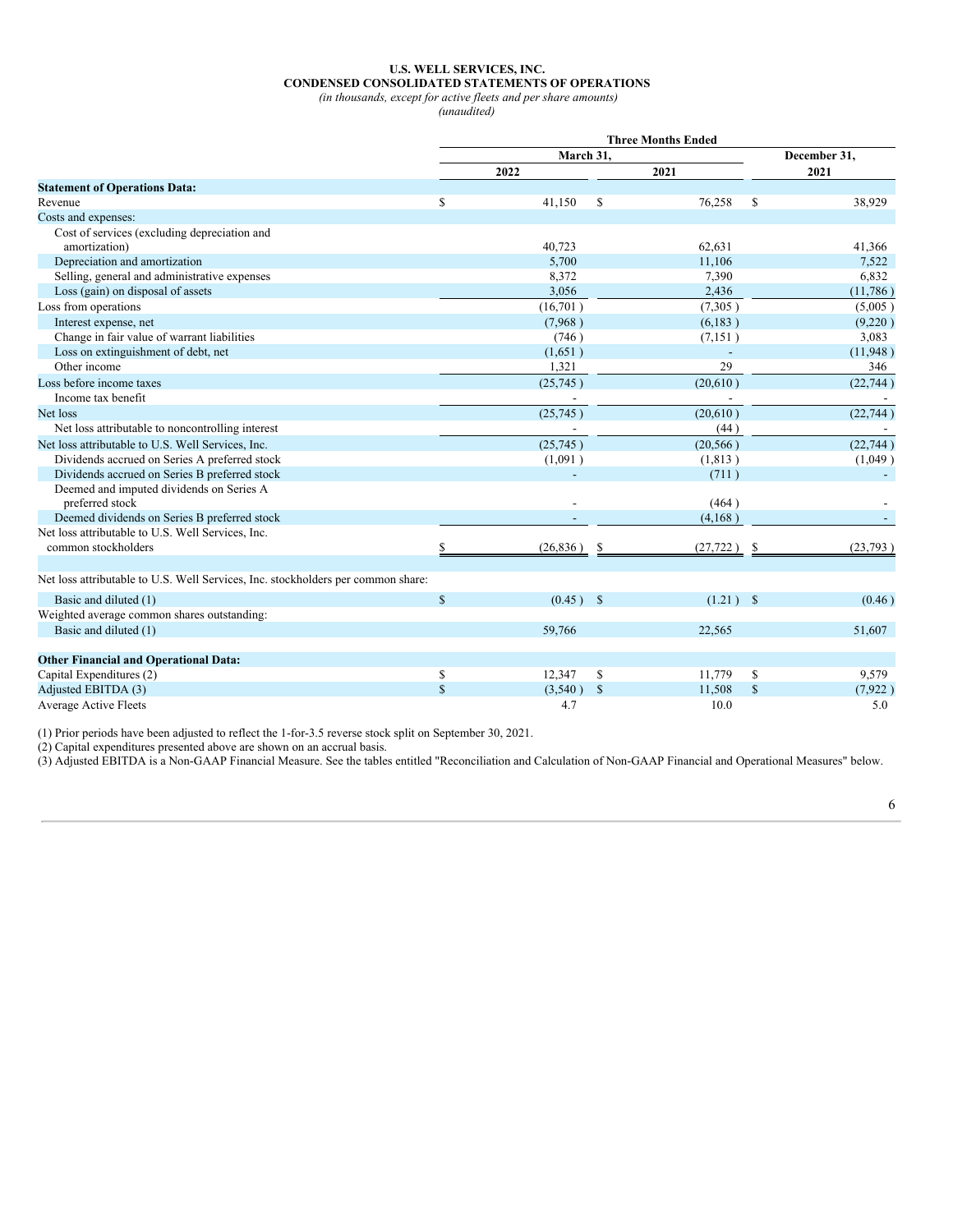#### **U.S. WELL SERVICES, INC. CONDENSED CONSOLIDATED BALANCE SHEETS** *(in thousands, except share and per share amounts)*

*(unaudited)*

|                                                                                                                                                                                                                                                                                                                        | March 31, 2022 |            | December 31, 2021 |            |
|------------------------------------------------------------------------------------------------------------------------------------------------------------------------------------------------------------------------------------------------------------------------------------------------------------------------|----------------|------------|-------------------|------------|
| <b>ASSETS</b>                                                                                                                                                                                                                                                                                                          |                |            |                   |            |
| Current assets:                                                                                                                                                                                                                                                                                                        |                |            |                   |            |
| Cash and cash equivalents                                                                                                                                                                                                                                                                                              | $\mathbf S$    | 40,407     | $\mathbf S$       | 6,384      |
| Restricted cash                                                                                                                                                                                                                                                                                                        |                | 736        |                   | 2,736      |
| Accounts receivable (net of allowance for doubtful accounts of \$0 as of March 31, 2022                                                                                                                                                                                                                                |                |            |                   |            |
| and December 31, 2021, respectively)                                                                                                                                                                                                                                                                                   |                | 22,602     |                   | 25.743     |
| Inventory, net                                                                                                                                                                                                                                                                                                         |                | 7,311      |                   | 6,351      |
| Assets held for sale                                                                                                                                                                                                                                                                                                   |                |            |                   | 2,043      |
| Prepaids and other current assets                                                                                                                                                                                                                                                                                      |                | 9,723      |                   | 18,748     |
| Total current assets                                                                                                                                                                                                                                                                                                   |                | 80,779     |                   | 62,005     |
| Property and equipment, net                                                                                                                                                                                                                                                                                            |                | 157,651    |                   | 162,664    |
| Operating lease right-of-use assets                                                                                                                                                                                                                                                                                    |                | 1,411      |                   |            |
| Finance lease right-of-use assets                                                                                                                                                                                                                                                                                      |                | 3.383      |                   |            |
| Intangible assets, net                                                                                                                                                                                                                                                                                                 |                | 12,258     |                   | 12,500     |
| Goodwill                                                                                                                                                                                                                                                                                                               |                | 4,971      |                   | 4,971      |
| Other assets                                                                                                                                                                                                                                                                                                           |                | 1,273      |                   | 1,417      |
| <b>TOTAL ASSETS</b>                                                                                                                                                                                                                                                                                                    | \$             | 261,726    | \$                | 243,557    |
| LIABILITIES, MEZZANINE EQUITY AND STOCKHOLDERS' DEFICIT                                                                                                                                                                                                                                                                |                |            |                   |            |
| Current liabilities:                                                                                                                                                                                                                                                                                                   |                |            |                   |            |
| Accounts payable                                                                                                                                                                                                                                                                                                       | $\mathbf S$    | 29.875     | $\mathbf{s}$      | 29.180     |
| Accrued expenses and other current liabilities                                                                                                                                                                                                                                                                         |                | 13,796     |                   | 16,842     |
| Notes payable                                                                                                                                                                                                                                                                                                          |                | 4,311      |                   | 2,320      |
| Current portion of long-term debt                                                                                                                                                                                                                                                                                      |                | 5,000      |                   | 5,000      |
| Current portion of equipment financing                                                                                                                                                                                                                                                                                 |                | 3,425      |                   | 3,412      |
| Current portion of capital lease obligations                                                                                                                                                                                                                                                                           |                | ÷.         |                   | 1,092      |
| Current portion of operating lease liabilities                                                                                                                                                                                                                                                                         |                | 1,020      |                   |            |
| Current portion of finance lease liabilities                                                                                                                                                                                                                                                                           |                | 1,229      |                   |            |
| Total current liabilities                                                                                                                                                                                                                                                                                              |                | 58,656     |                   | 57,846     |
| Warrant liabilities                                                                                                                                                                                                                                                                                                    |                | 4,307      |                   | 3,557      |
| Convertible senior notes                                                                                                                                                                                                                                                                                               |                | 110,818    |                   | 105,769    |
| Long-term debt                                                                                                                                                                                                                                                                                                         |                | 153,192    |                   | 167,507    |
| Long-term equipment financing                                                                                                                                                                                                                                                                                          |                | 4,252      |                   | 5,128      |
| Long-term capital lease obligations                                                                                                                                                                                                                                                                                    |                |            |                   | 2,112      |
| Long-term operating lease liabilities                                                                                                                                                                                                                                                                                  |                | 470        |                   |            |
| Long-term finance lease liabilities                                                                                                                                                                                                                                                                                    |                | 2,311      |                   |            |
| Other long-term liabilities                                                                                                                                                                                                                                                                                            |                | 7,067      |                   | 6,875      |
| <b>Total liabilities</b>                                                                                                                                                                                                                                                                                               |                | 341,073    |                   | 348,794    |
| Commitments and contingencies                                                                                                                                                                                                                                                                                          |                |            |                   |            |
| Mezzanine equity:                                                                                                                                                                                                                                                                                                      |                |            |                   |            |
| Series A Redeemable Convertible Preferred Stock, par value \$0.0001 per<br>share; 55,000 shares authorized; 19,610 shares issued and outstanding as of<br>March 31, 2022 and December 31, 2021, respectively; aggregate liquidation<br>preference of \$28,365 and \$27,274 as of March 31, 2022 and December 31, 2021, |                |            |                   |            |
| respectively                                                                                                                                                                                                                                                                                                           |                | 24,957     |                   | 23,866     |
| Stockholders' deficit:                                                                                                                                                                                                                                                                                                 |                |            |                   |            |
| Class A Common Stock, par value of \$0.0001 per share; 400,000,000 shares<br>authorized; 77,066,612 shares and 53,148,952 shares issued and outstanding<br>as of March 31, 2022 and December 31, 2021, respectively                                                                                                    |                | 8          |                   | 5          |
| Additional paid in capital                                                                                                                                                                                                                                                                                             |                | 314,972    |                   | 263,928    |
| Accumulated deficit                                                                                                                                                                                                                                                                                                    |                | (419, 284) |                   | (393, 036) |
| Total Stockholders' deficit                                                                                                                                                                                                                                                                                            |                | (104, 304) |                   | (129, 103) |
| TOTAL LIABILITIES, MEZZANINE EQUITY AND STOCKHOLDERS' DEFICIT                                                                                                                                                                                                                                                          | \$             | 261,726    | S                 | 243,557    |
|                                                                                                                                                                                                                                                                                                                        |                |            |                   |            |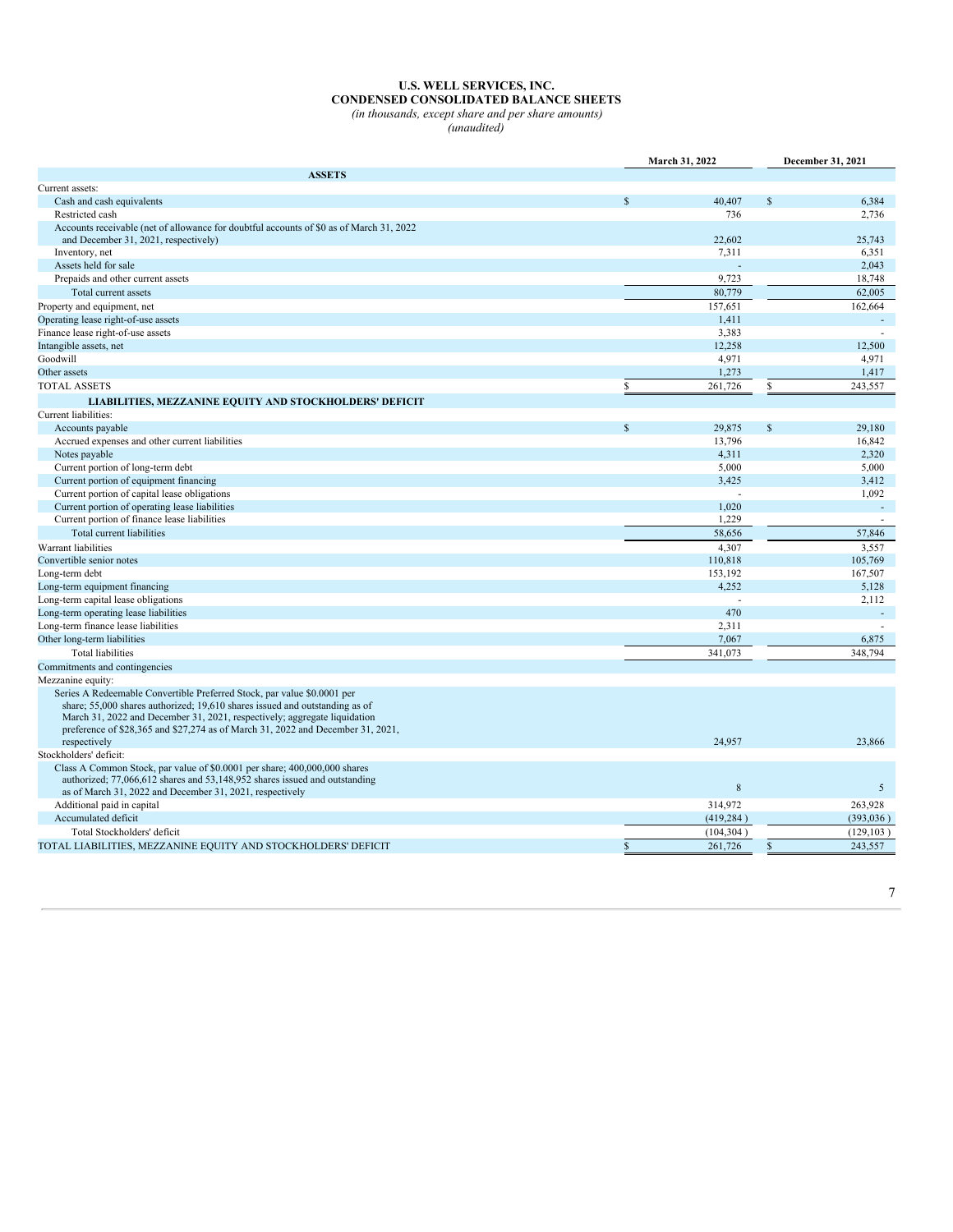# **U.S. WELL SERVICES, INC. CONDENSED CONSOLIDATED STATEMENTS OF CASH FLOWS**

*(in thousands) (unaudited)*

|                                                                                                            |    | <b>Three Months Ended</b> |          |  |  |
|------------------------------------------------------------------------------------------------------------|----|---------------------------|----------|--|--|
|                                                                                                            |    | March 31,                 |          |  |  |
|                                                                                                            |    | 2022                      | 2021     |  |  |
| <b>CASH FLOWS FROM OPERATING ACTIVITIES:</b>                                                               |    |                           |          |  |  |
| Net loss                                                                                                   | \$ | $(25,745)$ \$             | (20,610) |  |  |
| Adjustments to reconcile net loss to cash used in operating activities:                                    |    |                           |          |  |  |
| Depreciation and amortization                                                                              |    | 5,700                     | 11,106   |  |  |
| Change in fair value of warrant liabilities                                                                |    | 746                       | 7,151    |  |  |
| Loss on disposal of assets                                                                                 |    | 3,056                     | 2,436    |  |  |
| Loss on extinguishment of debt, net                                                                        |    | 1,651                     |          |  |  |
| Share-based compensation expense                                                                           |    | 2,028                     | 1,648    |  |  |
| Other non-cash items                                                                                       |    | 7,016                     | 1,573    |  |  |
| Changes in working capital                                                                                 |    | (1,897)                   | (14,320) |  |  |
| Net cash used in operating activities                                                                      |    | (7, 445)                  | (11,016) |  |  |
| <b>CASH FLOWS FROM INVESTING ACTIVITIES:</b>                                                               |    |                           |          |  |  |
| Purchase of property and equipment                                                                         |    | (11,092)                  | (14,218) |  |  |
| Proceeds from sale of property and equipment and insurance proceeds from<br>damaged property and equipment |    | 17,250                    | 6,393    |  |  |
| Net cash provided by (used in) investing activities                                                        |    | 6,158                     | (7,825)  |  |  |
| <b>CASH FLOWS FROM FINANCING ACTIVITIES:</b>                                                               |    |                           |          |  |  |
| Proceeds from revolving credit facility                                                                    |    | 190                       | 21,174   |  |  |
| Repayments of revolving credit facility                                                                    |    | (14,360)                  | (9,000)  |  |  |
| Proceeds from issuance of long-term debt                                                                   |    |                           | 3,004    |  |  |
| Proceeds from issuance of long-term debt and warrants                                                      |    | 21,500                    |          |  |  |
| Repayments of long-term debt                                                                               |    | (17,772)                  | (1,250)  |  |  |
| Proceeds from issuance of common stock and warrants in registered direct<br>offering, net                  |    | 22,730                    |          |  |  |
| Proceeds from issuance of common stock via the ATM Agreement, net                                          |    | 21,282                    | 10,669   |  |  |
| Other                                                                                                      |    | (260)                     | 7,227    |  |  |
| Net cash provided by financing activities                                                                  |    | 33.310                    | 31,824   |  |  |
| Net increase in cash and cash equivalents and restricted cash                                              |    | 32,023                    | 12,983   |  |  |
| Cash and cash equivalents and restricted cash, beginning of period                                         |    | 9.120                     | 5,262    |  |  |
|                                                                                                            |    |                           |          |  |  |
| Cash and cash equivalents and restricted cash, end of period                                               | S  | $\mathbf S$<br>41.143     | 18,245   |  |  |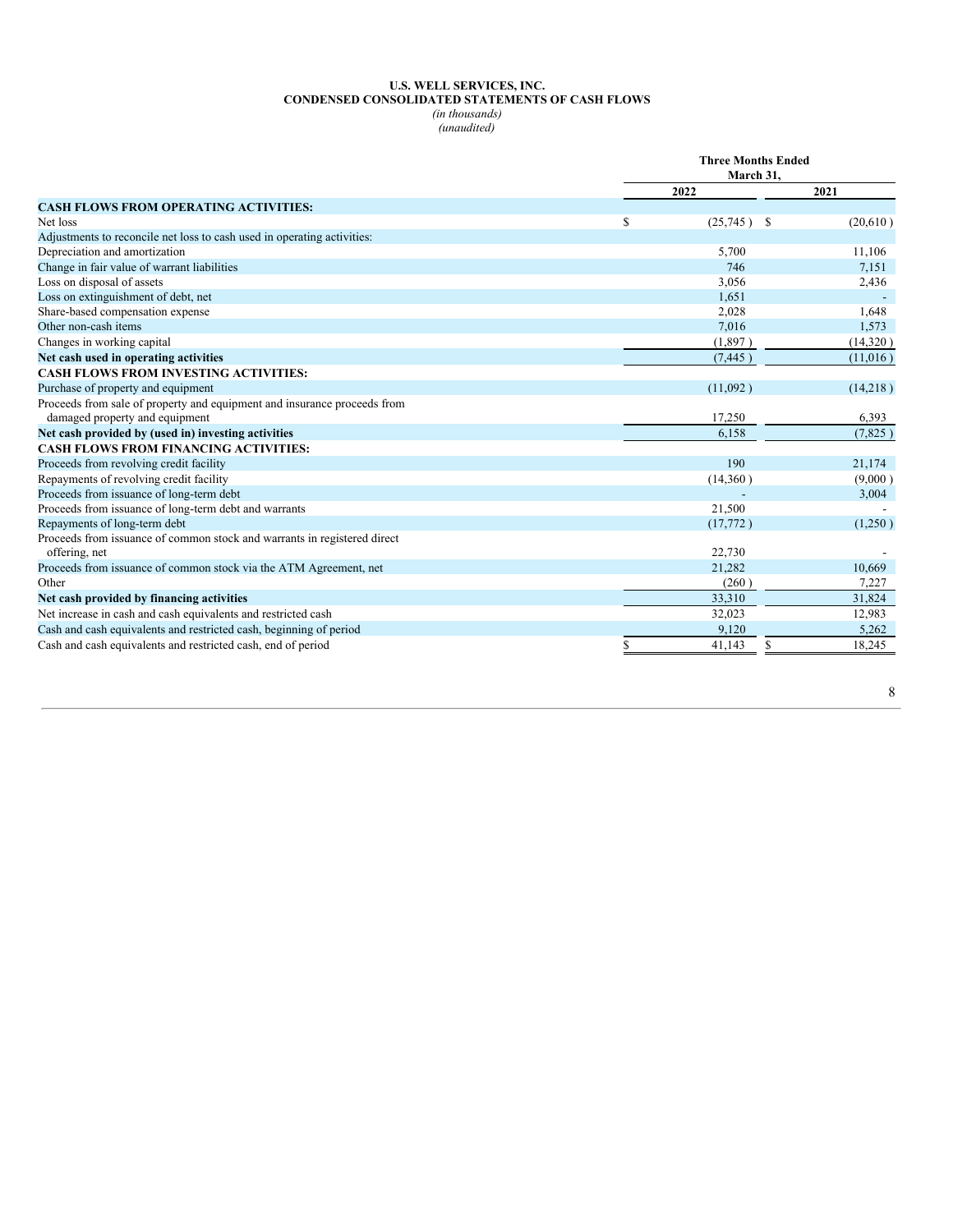#### **Non-GAAP Financial Measures**

The Company reports its financial results in accordance with GAAP. The Company believes, however, that certain non-GAAP performance measures allow external users of its consolidated financial statements, such as industry analysts, investors, lenders and rating agencies, to more effectively evaluate its operating performance and compare the results of its operations from period to period and against the Company's peers without regard to the Company's financing methods or capital structure. Additionally, the Company believes the use of certain non-GAAP measures highlights trends in the Company's business that may not otherwise be apparent when relying solely on GAAP measures.

#### *Reconciliation of Net Income to Adjusted EBITDA*

EBITDA and Adjusted EBITDA are non-GAAP financial measures and should not be considered as a substitute for net income (loss), operating income (loss) or any other performance measure derived in accordance with GAAP or as an alternative to net cash provided by operating activities as a measure of the Company's profitability or liquidity. The Company's management believes EBITDA and Adjusted EBITDA are useful because they allow external users of its consolidated financial statements, such as industry analysts, investors, lenders and rating agencies, to more effectively evaluate the Company's operating performance, compare the results of its operations from period to period and against the Company's peers without regard to the Company's financing methods or capital structure and because it highlights trends in the Company's business that may not otherwise be apparent when relying solely on GAAP measures. The Company believes EBITDA and Adjusted EBITDA are important supplemental measures of its performance that are frequently used by others in evaluating companies in its industry. Because EBITDA and Adjusted EBITDA exclude some, but not all, items that affect net income (loss) and may vary among companies, the EBITDA and Adjusted EBITDA measures that the Company presents may not be comparable to similarly titled measures of other companies.

The Company defines EBITDA as earnings before interest, income taxes, depreciation and amortization. The Company defines Adjusted EBITDA as EBITDA excluding the following: impairments; litigation settlement; (gain) loss on disposal of assets; change in fair value of warrant liabilities; (gain) loss on extinguishment of debt; share-based compensation; and other items that the Company believes to be non-recurring in nature. The Company defines Adjusted EBITDA margin as Adjusted EBITDA as a percentage of Revenue.